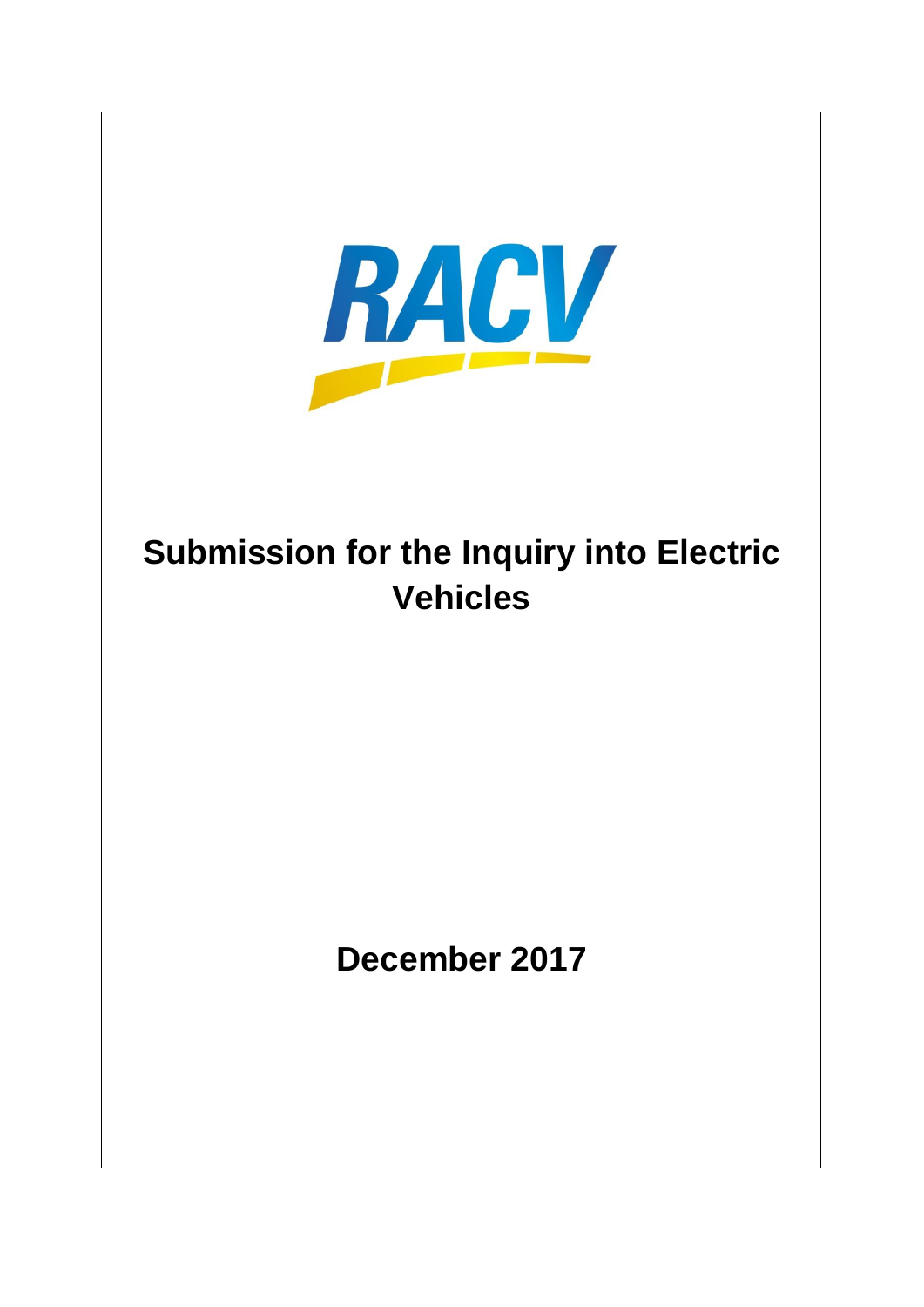## **1. Introduction**

RACV welcomes the Inquiry into Electric Vehicles and is grateful for the opportunity to provide comment.

The Royal Automobile Club of Victoria (RACV) represents over 2.1 million members, which means that on average, three out of four Victorian households contain an RACV member. RACV advocates for improved outcomes for all Victorians in the areas of mobility, safety, affordability and sustainability.

RACV has had a long and diverse involvement with electric vehicles in our advocacy for an integrated approach to mobility to meet Victoria's transport needs. A snapshot of the suite of electric vehicle programs and activities undertaken by RACV includes:

- premier partner in the Victorian Electric Vehicle Trial run by the Victorian Government (2010-2014);
- community partnership with the Royal District Nursing Service in 2013 centered on an Australian-first trial of electric vehicles to test their suitability as part of a metropolitan fleet;
- Introduction of electric vehicles into our Resorts for guests and members to use as part of their leisure experience and to become more accustomed and informed about this emerging vehicle technology;
- Progressive expansion of a public and free to use EV charging network across all RACV sites in Victoria, Queensland and Tasmania as well as additional tourist sites in collaboration with regional partners at Phillip Island Nature Park, Lorne Visitors Centre, Sovereign Hill and Australia Zoo (in total 26 Level 2 intermediate chargers + additional 12 dedicated Tesla chargers);
- Member of The Electric Vehicle Council, a national body representing companies and organisations involved in the provision, powering and support of electric vehicles and aiming to accelerate the electrification of road transport in Australia in a sustainable manner;
- Member of the Charging Infrastructure Working Group (as part of the EV Council) focusing on a coordinated and standardized approach in the rollout of EV charging infrastructure in Australia;
- Undertaken an electric vehicle consumer attitudes survey in June 2017;
- Collaborated and contributed to The State of Electric Vehicles in Australia Report produced by Electric Vehicle Council and ClimateWorks (June 2017);
- Major sponsor of the annual Melbourne Electric Vehicle Expo run by the Alternative Technology Association; and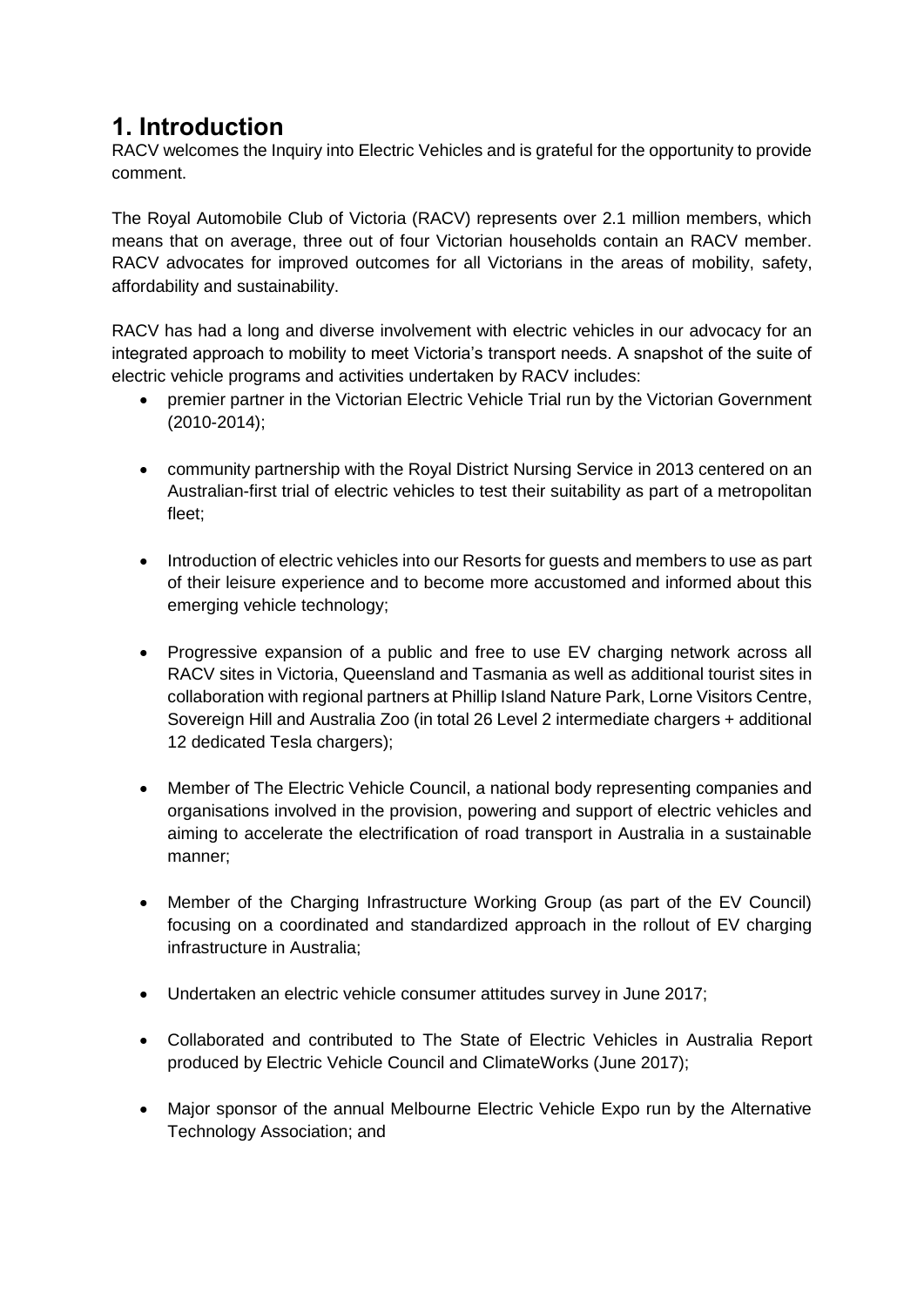• Since 1991, have led the RACV Energy Breakthrough in partnership with the Country Education Board and Central Goldfields Shire - the country's leading school-based technical, science and environmental program whereby students design, build, and race a vehicle that represents an 'energy breakthrough' including the categories of hybrid and electric technology.

## **2. Response to Terms of Reference**

RACV believes that electric vehicles will form a major component of a future integrated, sustainable transport mix for Victoria. Amongst their many benefits, electric vehicles can play an important role in reducing emissions in the transport sector and enabling Australia to meet its Paris Agreement emission reduction goals (as well as future vehicle emission standards likely to be introduced as per the current Federal Ministerial Forum on Vehicle Emission Standards).

Electric vehicles can also offer benefits to public health through reduced air pollution in urban areas, save motorists money (reduced fuel, maintenance and servicing costs), and could help to generate Australian jobs in sales, infrastructure deployment, and potentially the manufacture of batteries and electric vehicle components.

RACV's earlier consumer research showed that:

- More than 8 in 10 Victorian motorists have strong concerns about cars & the environment;
- Motorists have faith in the development of alternative energy cars as a major solution to reducing the environmental impacts of motoring;
- Motorists see technology and design as the answer to reducing the impact of car use rather than curtailing their driving behaviour.

Further, RACV's Electric Vehicle Attitudes Survey (2017) has revealed the following findings that RACV believes should inform the Government Inquiry on Electric Vehicles:

- More than 50% of respondents would consider buying an electric vehicle if in the market for a car;
- 33.5% would be willing to buy an electric vehicle if it was the same price as other petrol or diesel options;
- More than a quarter of respondents would be willing to pay more for an electric vehicle than a petrol or diesel vehicle only if there were more support, incentives and infrastructure in place;
- Respondents would be encouraged to buy an electric vehicle based on the following features: environmentally friendly (72%); cost to run and maintain (67%); confidence in electric vehicles as a reliable and proven technology (63%); on board technological features (63%); convenience of recharging (62%); purchase cost compared to petrol and diesel vehicles (59%); range of models to choose from (59%); distance able to be travelled per charge (58%); and vehicle size, performance or aesthetics (58%)